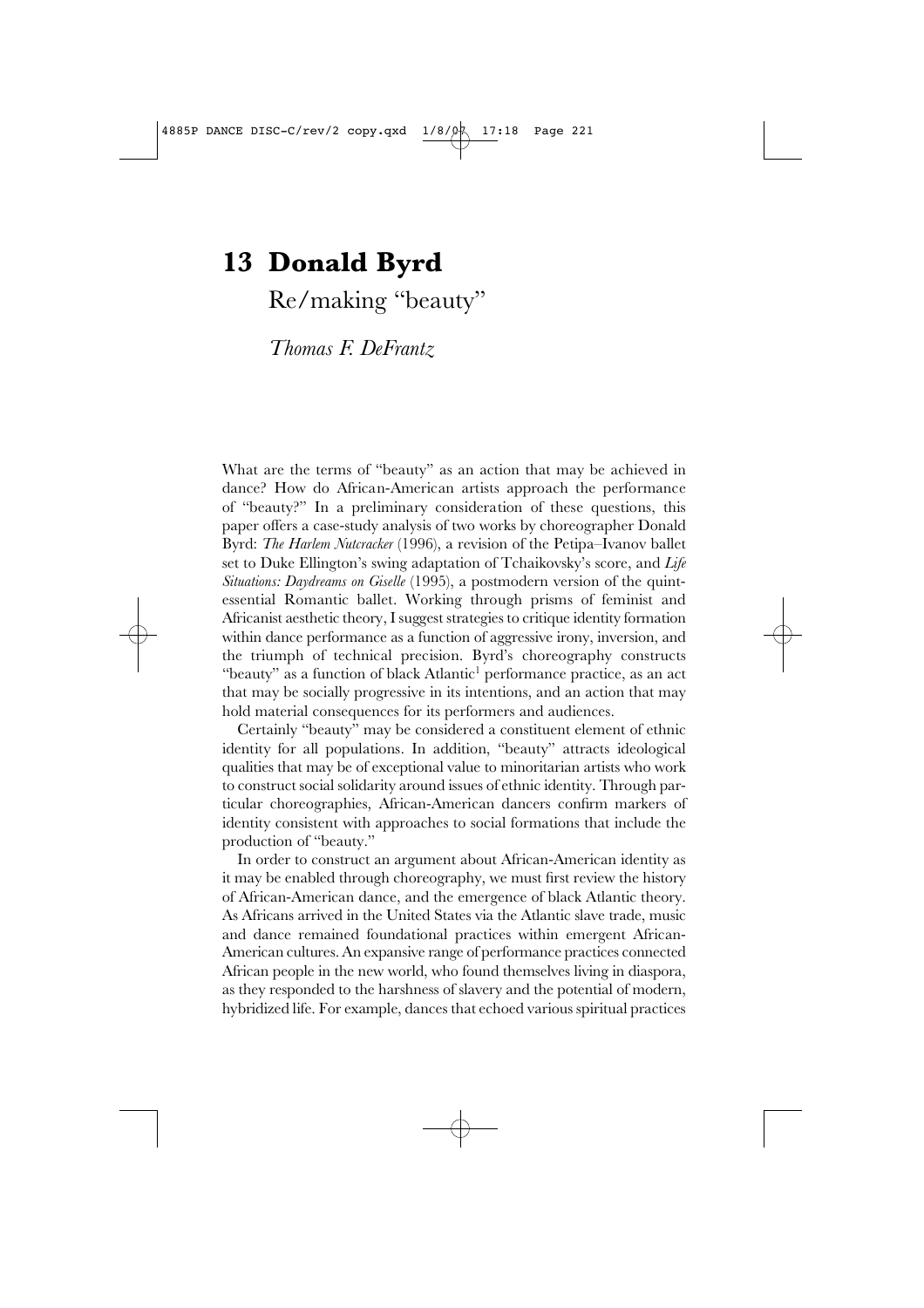became ring shouts<sup>2</sup> as well as cakewalks and aspects of Congo Square celebrations in New Orleans. Eventually, a wide array of dance emerged with a distinctly African-American ethos; dances tied by aspects of performance as well as social and situational contexts for dance.

African-Americans entered the concert dance arena in the United States in the 1930s. Recent scholarship indicates that while in the minority, African-American artists studied and performed concert dance alongside European Americans in the early part of the twentieth century.<sup>3</sup> Rampant racism limited the involvement of black Americans in artistic performance. By the 1940s, social tides turned, and African-American innovation in music and social dance appreciably influenced emergent modernist traditions, especially in the work of modern choreographers Katherine Dunham, Helen Tamiris, and ballet master George Balanchine. 4 Even as choreographers referred to these African-American dance practices as well as physical aspects of African-American corporeal identity in their creations, racist configurations regularly referred to black Americans as "unattractive" and "ugly" in everyday discourses.

Social upheavals in the 1960s allowed a reclamation of Africanist aesthetic practices in the United States, especially in the rise of neo-African dance forms studied on college campuses and in community centers nationwide. As civil rights legislation took effect, "Black is Beautiful" became a slogan of empowerment and ethnic destiny for millions of African-Americans who had been long stigmatized by race. Enlivened by the loosening of colonialist binds that placed ballet and classical arts above other performance traditions, African-Americans began to explore various Africanist popular music and dance traditions as worthwhile documents of American corporeal history. Black social dances and Africanist approaches to American concert performance began to take their place in the concert dance arena, most notably in works by choreographers including Alvin Ailey, Talley Beatty, Eleo Pomare, and Dianne McIntyre.

By the 1980s, cultural historians began to connect African diasporic performance traditions in academic work known as black Atlantic theory. This theory presumes an ontology of performance that reflects Africanist aesthetic and social concerns.5 Although the majority of scholars creating this theory were British, their work inspired vigorous conversation in the American academy that has continued in the twenty-first century. Concerned largely with the articulation of modernity that precluded an African ontology of any import, these scholars exposed an epistemological fault line wherein "it is unproblematically assumed that the modernist consciousness which really matters belonged to Europe rather than to its formerly imperial and colonial subjects."6 The "problem" with modernism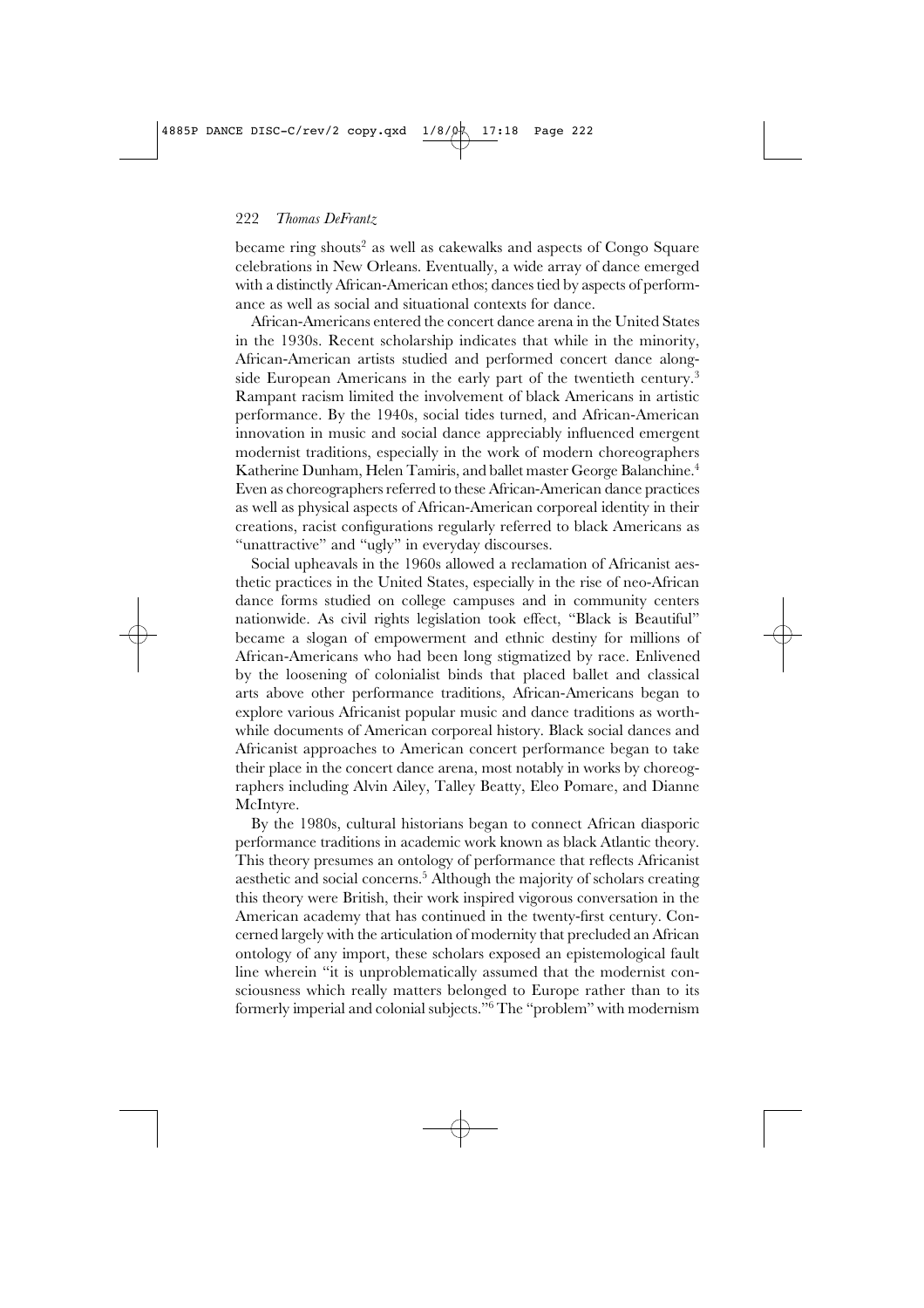as it had been conceived had to do with the place of black consciousness within it. According to leading British cultural theorist Paul Gilroy, modernism, as it had been largely understood in the realm of cultural studies, offered a stark binary in which Africans figured either peripherally, along the margins, or "as the repressed, primitive counterpart to an undifferentiated modernist consciousness."7

Black Atlantic theory sought to connect markers of cultural formation across various African diasporas, to suggest commonalities of corporeal practices that could accommodate shifts in idiom, geography, historical moment, and political sensibility. In terms of performance, black Atlantic theory offers a way to consider aesthetic commonalities in relationship to political circumstances surrounding black life and black identities in diaspora. This formulation of black corporeality holds an implicit concern with the material circumstances of black identity and its key features, which include the construction of "beauty."

# **Where is "beauty" in African-American identity?**

Surely identity, like performance, may be engaged by individuals as a moving target: contingent, porous, at times transparent or inconsequential. But all identities are not equivalent, and racial identities, in particular, support political narratives that hold material consequences for their inhabitants. Racial identities foreground historic convergences of power dynamics between groups of people. For example, for many NorthAmericans a "black American" racial identity might suggest corporeal affiliation with the slave trade as well as various historical narratives of ancestral trauma, material lack, and political disenfranchisement. In a North American context, these assumptions correspond to visible black identity. As with gender, the visibility of race adds an overlay of presumptions and expectations that charge relationships, and accord special significance to whose identity is in question when, where, and by whom.

Because we bother to learn to see "black," we learn to see it first as a racial identity, and only thereafter as a social or political condition. As art historian Richard Powell notes, blackness is less a porous and changeable identity marker of skin tone than "a metaphor for struggles against economic exploitation and cultural domination."8 For most black people, "black" is a visible racialized identity, seldom unmoored from social and political stigmas of, at least, minority status and historically contingent material lack. It may be argued that race no longer constructs an essentialized, totalizing or singular identity, but its contingencies emerge at particular moments with particular consequences for many, including the many African-Americans involved in concert dance.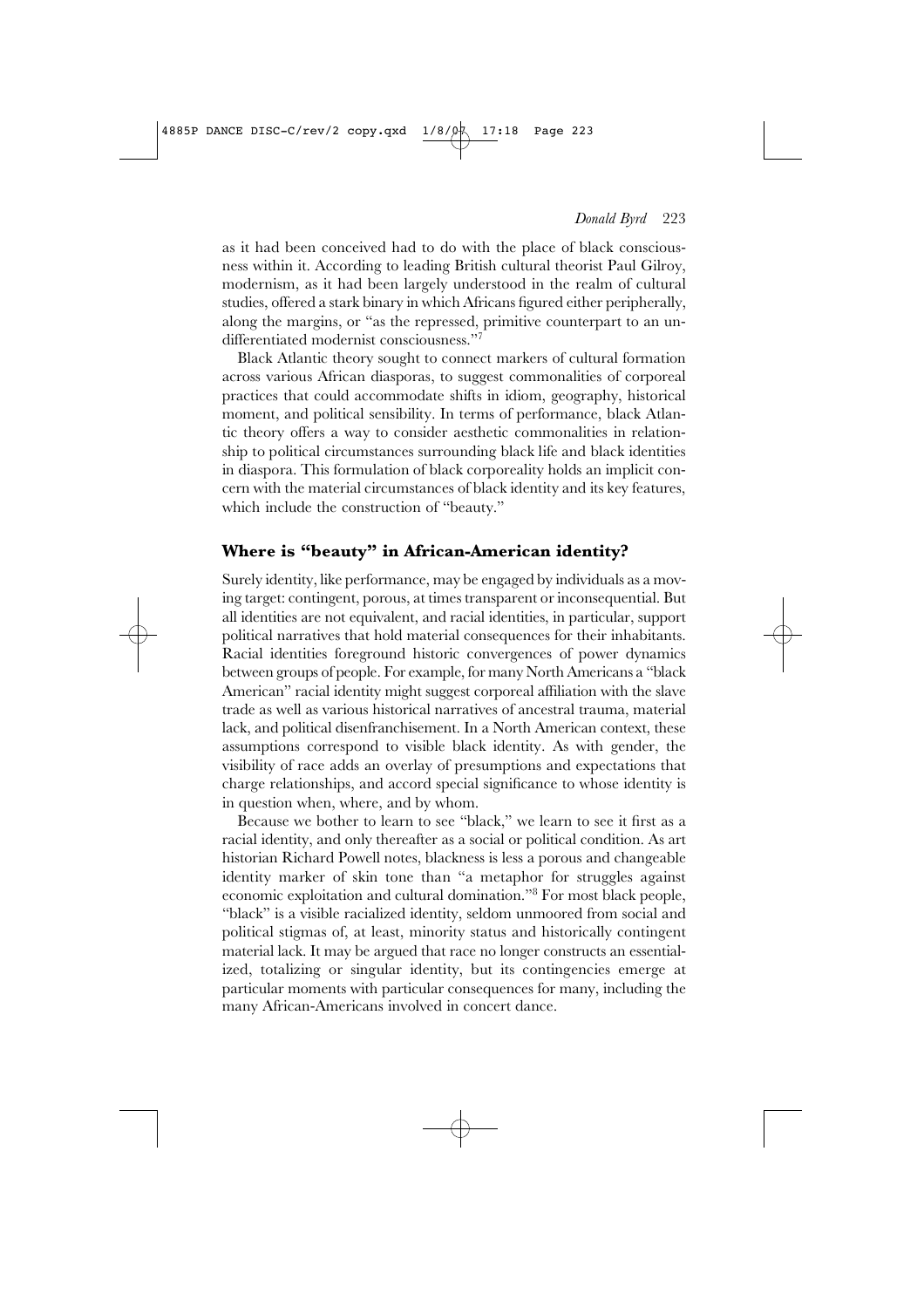But black identity is by no means solely a catch-all metaphor for the miseries of exploitation and social oppression. In his 1993 study of black Atlantic cultural formations, Gilroy proposed that black identity is "lived as a coherent (if not always stable) experiential sense of self. Though it is often felt to be natural and spontaneous, it remains the outcome of practical activity: language, gesture, bodily significations, desires."9 Gilroy's work from this era details a global circulation of black diasporan identities rooted simultaneously in social forces exerted on black people, as well as, significantly, generative actions performed by black people. Ten years later, his articulation of a black Atlantic tradition as "an irreducibly modern, ex-centric, unstable, and asymmetrical cultural ensemble" resounds for dance theorists working on Africanist performance practice.<sup>10</sup>

Gilroy suggests contingencies of black identity that are ambivalent: simultaneously re-ductive and pro-ductive in terms of performance. As a reductive marker, this seemingly-coherent black identity leads quickly to stereotype. The recognition of blackness by audiences sets in motion a reductive chain of significations that overwhelms performance, and can only be overcome by the dancer's force of will and technical elan. In its pro-ductive force, visible black identity can predict heightened mastery in "recognizably black" dance formats: jazz dance, hip hop, African dance, tap dance, and the like. Visible blackness may also predict "recognizably black" socio-political narratives of racial and gender oppression or economic and cultural domination. Ultimately, this productive black identity becomes similar to the stereotype as it cannibalistically reproduces itself as a signifier of an impossible fetish. To paraphrase Homi Bhabha, black identity becomes recognized by its eternal ambivalence as an object of colonial discourse.<sup>11</sup>

A discussion of how black identity might become manifest in dance performance will benefit from a consideration of how identity is perceived. The key concept here is not a flexible but recognizable "black identity" present in dance produced by black people in performance, but rather the act of recognition that allows blackness to become visible. This act of recognition coheres black identity to dancers in a flash of the visible for some and a flash of the spirit for others. Black identity here is born of action on the part of both the dancer and the audience member; for some its currency is visual recognition, while for others its presence arrives in something of Gilroy's "practical activities" of gesture, bodily significations, and desires. I want to focus now on this latter action of recognition, as a currency passed between productive gestural efforts by the dancer that are received as spiritually effective by its audience.

By invoking the spirit here, I do not make reference to the religious or the sentimental, even if we may all have witnessed performances by black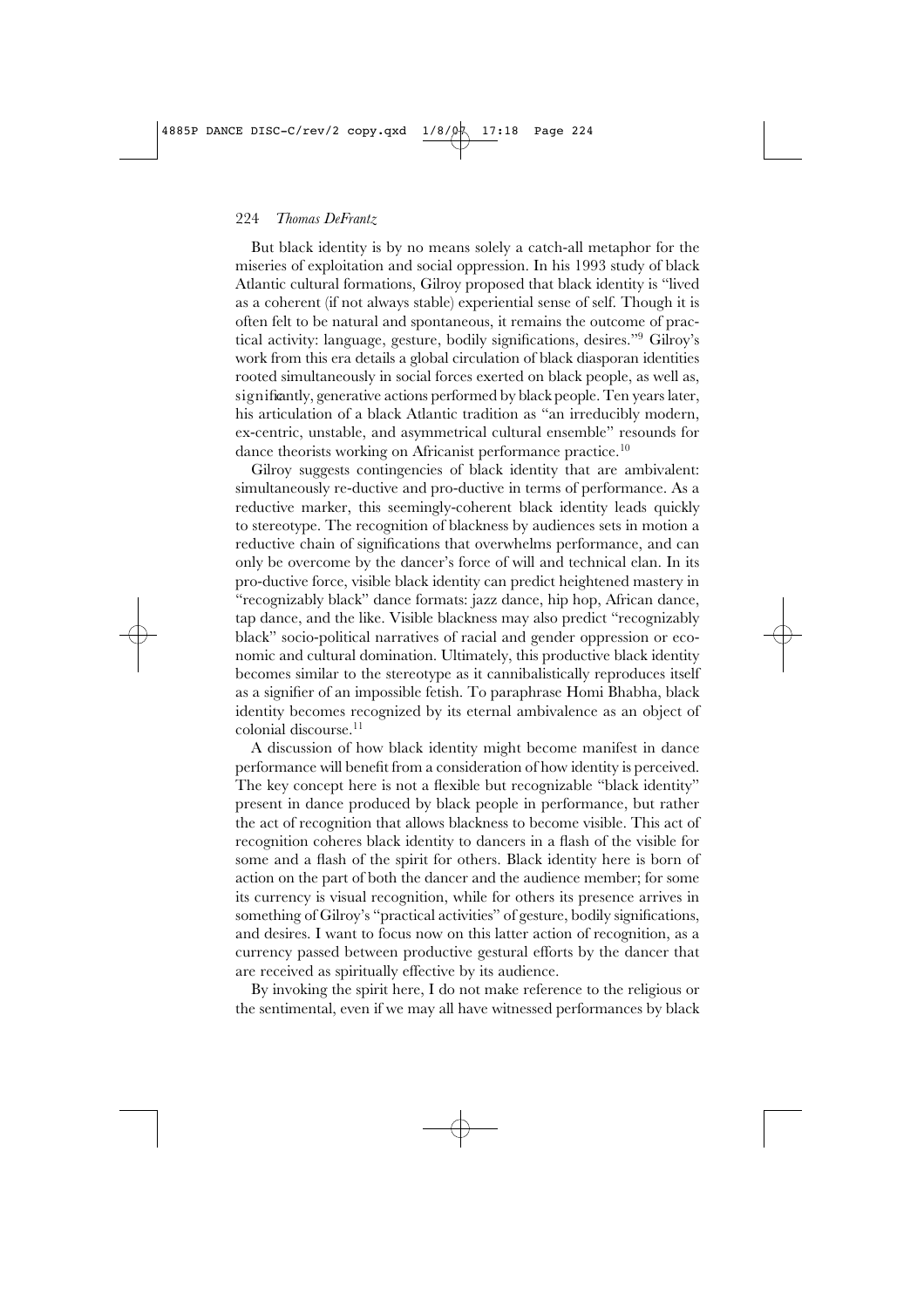Americans that refer to either or both of these categories. We may think of Ailey's *Revelations* as a quintessential example of this mode of work, as Ailey's dance coheres visible blackness to both North American slavery and social disenfranchisement as well as a non-confrontational, fundamentalist portrayal of historical black American religious practice. Rather, I make reference to the contingent presences of immaterial, animating, vital forces that allow human beings to recognize incorporeal actions. The spirit "flashes" in Africanist performance to momentarily confirm incorporeal action enabled by the performance, and not bounded by the performer's body. In the flash of the spirit we find what African art historian Robert Farris Thompson has described the motivating feature of successful Africanist performance.12

"Successful" performance here emerges in the communal recognition of excellence in action that culminates, at times, in a flash of the spirit. Performance "succeeds" as it is recognized to be Africanist through the enlivening flash of the spirit; this flash marks the performance in terms of its efficacy and its durability. Effectiveness of performance may be monitored by gathered audiences and performers through the recognized engagement with Africanist aesthetics and the flash of the spirit; performance that does not arrive at both aesthetic excellence and the intermittent or singular flash of the spirit will not likely be considered either successful or Africanist. The flash of the spirit constitutes a component aspect of performance engaged by African diaspora artists trained to engage its particular "improvisatory drive and brilliance."<sup>13</sup>

I intend to expand Thompson's paradigm of successful performance to encompass the revelation of "beauty." "Beauty" here is an action achieved through a parity of honesty of intention and accuracy of gesture. In this flash of the spirit, we may experience the contingent creation of "beauty," recognized as an animated black identity, revealed through dance performance.

## **Beauty through Africanist aesthetics**

To be clear, I intend to arrive at an articulation of "beauty" as an action recognized in dance by audiences through an engagement with Africanist aesthetics. I am inspired by Gilroy's argument that the "intensity of the slave experience" marked out blacks as the first truly modern people, "handling in the nineteenth century dilemmas and difficulties which would only become the substance of everyday life [in Europe] – for others – a century later."14 One of those dilemmas involves the enunciation of "beauty" and its nature as a necessary aspect of everyday life in latecapitalist societies. From at least the nineteenth century forward, African-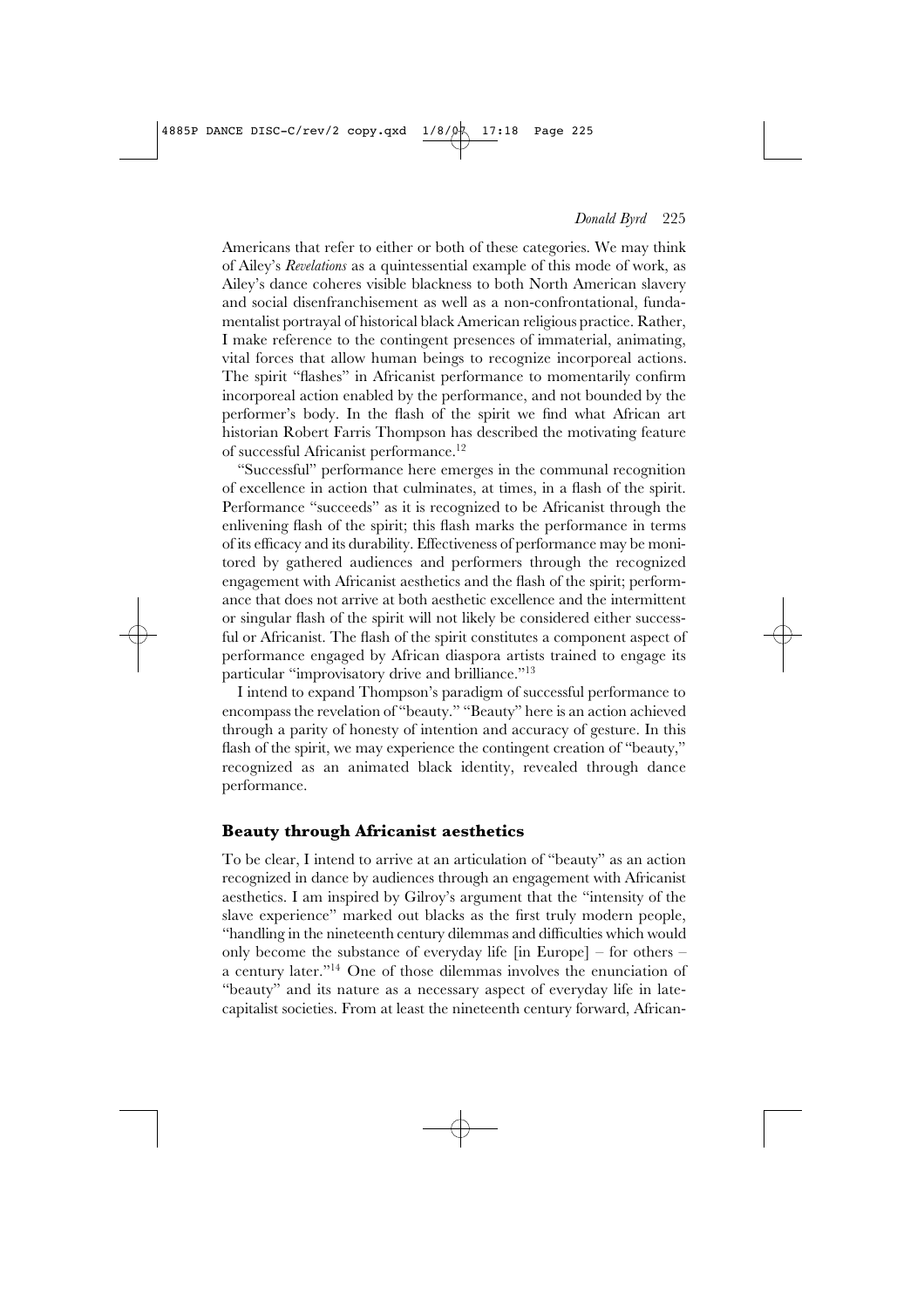Americans engaged hybrid constructions of group and individual identity that allowed "beauty" to flourish in everyday traditions of song, dance, language, gesture, bodily signification, and desires. These traditions involved the effective transmission of information through action performed accurately, purposefully, and in the service of communication. As stated above, an ability to act "in the spirit" provided the overarching mark of achievement of Africanist aesthetic balance. This action became manifest as an ability to temporarily blur the boundaries of everyday communication, and incarnate the liminal space at the edge of consciousness; to release the flash of immaterial spirit into the space of performance. African-Americans engaged this action with great regularity in performances of religion, social ritual, and artistic expression.

"Beauty" as a necessary component of any ethnic group's selfawareness, surely became manifest in various guises for African-Americans, including within the contexts of dance performance. But "beauty," as a productive aspect of African-American performance practice, seldom arrived in any discourses of the West. Surely "beauty" exists as a contingent possibility for African-Americans that may be accessed through dance performance. I propose to discuss beauty in this paradigm as an action that may be released by way of successful Africanist performance, with that "success" tied to Africanist aesthetics and the "flash of the spirit." To reiterate my main points, black identity is contingent, and its recognition cannot be based solely on the visual appearance of blackness. For audiences who appreciate Africanist artistry, "beauty" is produced in the sensorial recognition of dance gesture that enables a flash of the spirit.

## **"Beauty" as sensation, not visible identity**

To characterize beauty as an action recognized in dance performance, we must move beyond the realm of the visual as the dominant signifier of aesthetic meaning. An Africanist aesthetic achievement of "beauty," as I explore it here, refers to the visual as only an aspect of the sensorial. To recognize "black beauty" in motion, we engage intuition born of an awareness of social and political circumstance as well as the perception of fullness of gestural execution and the manifestation of spirit.

Here, "beauty" is not manifest through stillness or the visual consumption of the dancer as an object in repose, or even within the codified postures of classical dance themselves. "Beauty" is an action that may be recognized through its performance. This proposition contradicts the most prevalent assumptions of "beauty" and dance, which converge around balletic lightness and verticality: concepts rooted in ideologies that are obviously racialized and gendered. In 2000, dance writer Sally Banes offered a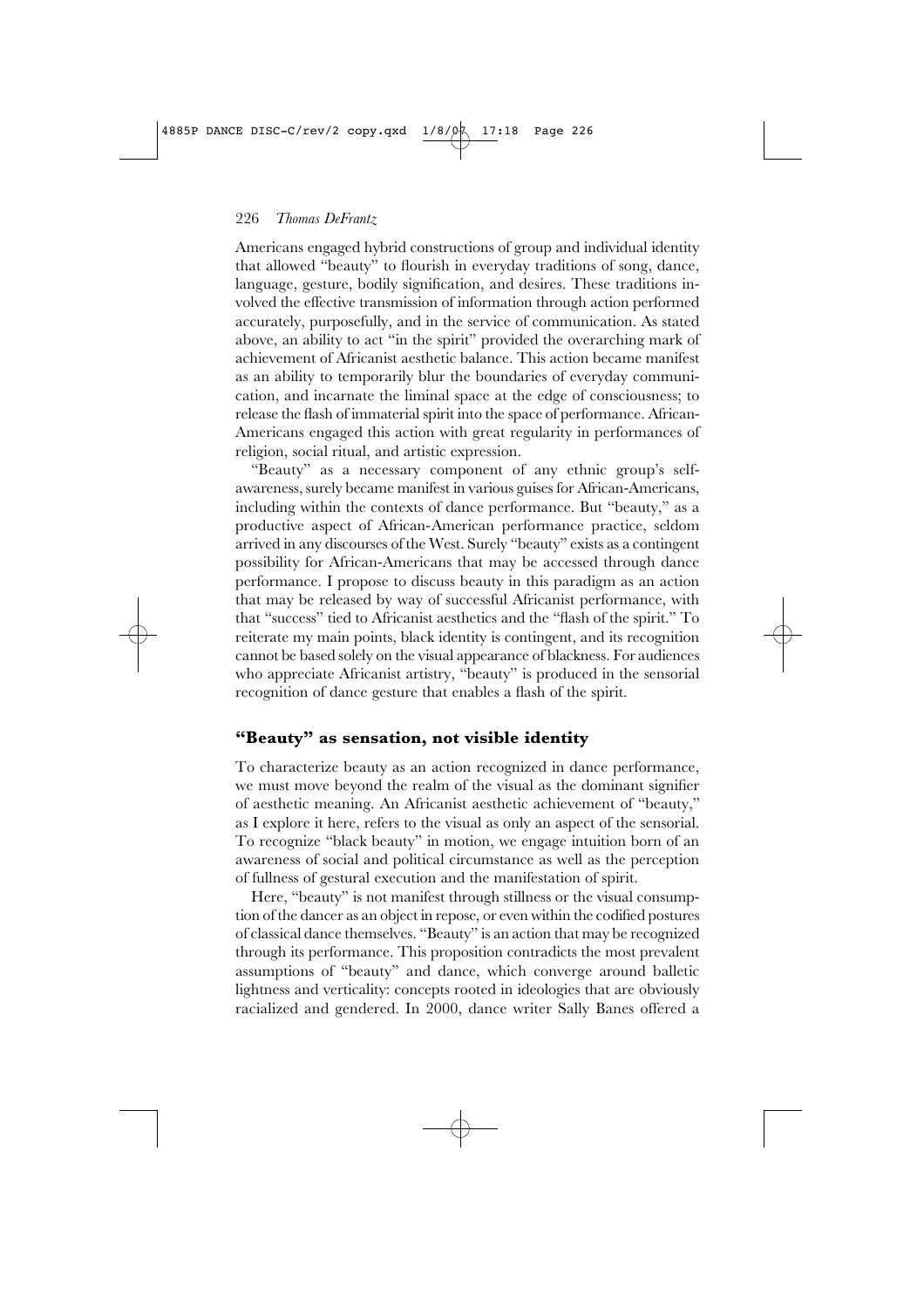discussion of Aristotle's attempts to equate slavery with an immorality embodied by certain physical postures as evidence that "ballet's verticality has an ethical dimension whose origins are sociopolitical."15 In the same essay, she set out André Levinson's articulation of "beauty" in classical dance, which prized verticality, the proportion of the five classical positions, and the turnout of the body, especially the legs, as the bases for motion. Together, these restrictions and possibilities enable qualities of "equilibrium, symmetry, harmony, and unity of line." Banes notes how these possibilities are contingent, "because in ballet,[. . .] they are achieved, distributed, and found again in the flow of motion."16 Banes continues to recount postmodern ballet choreographer Karole Armitage's concept of "A new kind of beauty for our time," one that, according to the choreographer, "demanded a kind of passion, because it had a troubled spot at the center." This "troubled spot" that Armitage and Banes refer to might be a place where Africanist and feminist aesthetics collude, a place to resist a politic of "beauty" as a commodity that may be consumed by a stationary beholder.

#### **Differences in Africanist and feminist paradigms**

Africanist and feminist aesthetics must diverge at several crucial points. First, feminist aesthetics resist the totalizing paradigms that characterize analytic aesthetics, while Africanist aesthetics struggle to make sense of the egregiously under-theorized origins of black Atlantic hybridity. Feminist aesthetics are necessarily encountered within the social context that feminism struggles to overcome. In this paradox, its approaches may seem antitheoretical and polemical. But feminist aesthetics seek to dismantle master narratives of universalism, to seek contingent theory that is, to quote Hilde Hein, "saturated with experience."<sup>17</sup> Africanist aesthetics seek to align aspects of divergent practices according to performance commonalities that are dispersed across genres, geographies, social locations, and configurations of participants and audiences. Africanist aesthetics attempt to suture palpable approaches to art-making to disparate forms; to tie complex rhythm, apart-playing, $18$  percussive attack, ubiquitous flow, and an essential category of derisive performance to the analysis of performance including church orature, breakdancing, gospel singing, ragtime piano syncopations, carnival adornments, beatboxing, cakewalking, and strains of postmodern concert dancing. To construct a binary tension, feminist aesthetics dismantle, while Africanist aesthetics assemble.

More importantly, feminist aesthetics refer to an eternal past of masculine domination that is inseparable from experience in any historical era, while Africanist aesthetics arise from a totalizing historical moment that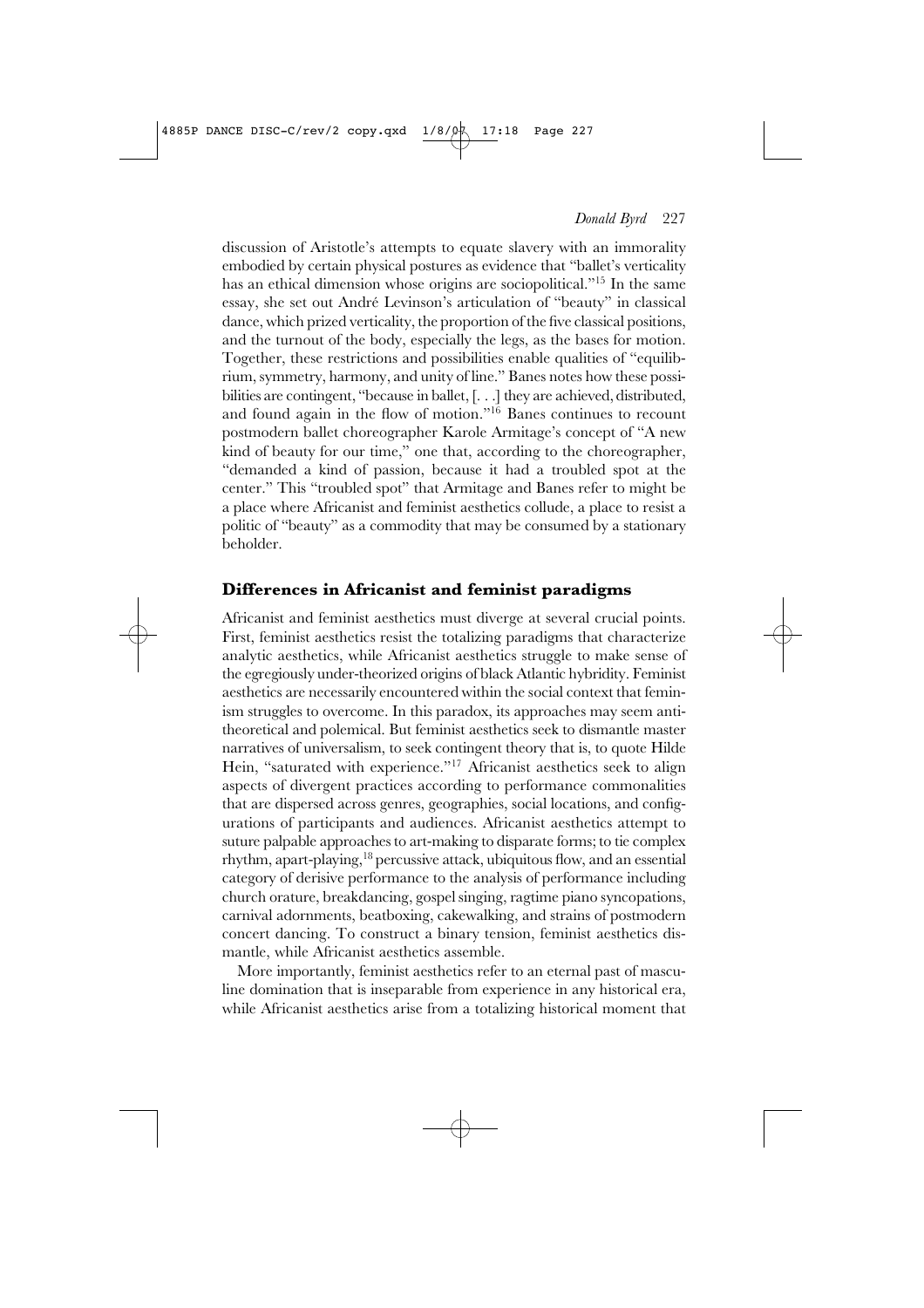is the rupture of the middle passage – the forced enslavement of Africans brought to the "New World." A prolonged but identifiable historical action produced Africanist aesthetic practices within the crucible of the slave trade; there is a real and fetishized pre-Africanist historical moment that of necessity gives way to contemporary black Atlantic cultural formations and black identities. Given the historical possibility to explore both pre- and post-Africanist aesthetics, it would seem probable that these paradigms would be fully enunciated by now. Ironically, I think it is fair to assess that feminist aesthetics have exposed the contingencies of gender identity in performance more fully than Africanist aesthetics have been able to account for the broad diversity of performance modalities recognized as "black." Still, Africanists and feminists have many reasons to collaborate. As cultural theorists including Gilroy, Stuart Hall, and bell hooks have pointed out, gender is a modality through which race is lived, and by extension, Africanist aesthetic theory must be in unavoidable collaboration with feminist aesthetics.

#### **Donald Byrd**

To offer a case study of feminist and Africanist aesthetic theory in action, I want to turn now to the work of Byrd. Born securely in the visibly black middle class of the 1950s, Byrd has participated in a concert dance tradition framed by the proscenium stage.19 In all, Byrd's choreographic project explores the expressive limits of classical ballet technique sutured to the weightiness of modern dance. His work tends to be highly kinetic – almost excessively so – in an effort to align compositional rigor with a patently discursive physicality. Highly literate in terms of dance compositions, his works always reference other dances, and he enjoys a choreographic game in which he challenges his audiences to recognize trace elements of other choreographies as they are played out in his own constructions, including his versions of *Giselle* from 1995 and *The Nutcracker* from 1996.

Byrd's choreography consistently engages a recognizably black identity in its fierce deployment of Africanist aesthetic principles throughout, including: the percussive attack of the dancers as they repeatedly pierce the space above their heads with pointed feet; an antiphonal phrasing that constructs gestural responses to various movement calls; and the complex rhythm and apart-playing of dancers whose asymmetrical spatial alignments repeatedly challenge their audiences to choose a focal point. More important than these obvious compositional strategies, though, is the intense finish that Byrd encourages from the dancers. As if to coax all possible tension from the dancers' taut performances, his movements are phrased to emphasize an unimpeachable mastery of physical technique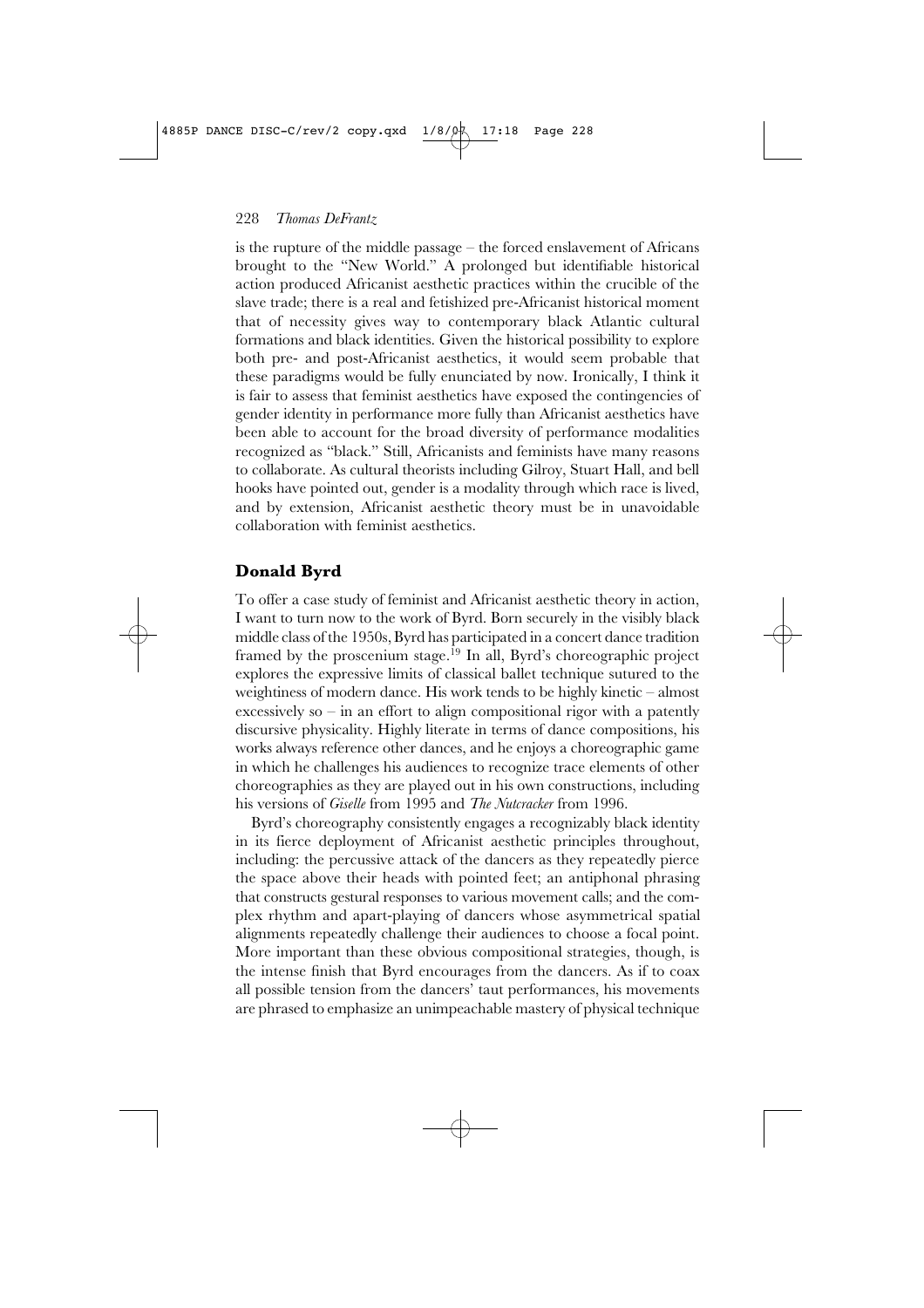in terms of, at least, flow, depth of spatial field, and rhythmic intensity. This performed "finish" contributes to the engagement of "beauty" as it might be aligned to an aesthetic of the cool.

# **Giselle**

Byrd's fascinating three-act work *Life Situations: Daydreams on Giselle* offered a patently feminist re-articulation of the Romantic ballet, simultaneously concerned with an essentialized black identity in concert dance. In Byrd's version Giselle is danced by a ferociously accomplished African-American woman, the lone black woman in the company of twelve dancers. As danced by Leonora Stapleton, Giselle finds herself constrained by her ties to the local multi-ethnic community, which included her black male partner (her Hilarion). Adventurous in spirit, she enters a relationship with a traveling white male "outsider" figure, against the admonitions of her friends. Giselle falls in love with her Albrecht, but he simply abandons her after their tryst, and she goes mad – for a time. In Byrd's version, Giselle's friends accost Albrecht, physically attack him, and beat him into submission. The first act ends with Giselle restored to her community, all the wiser for her poor choice of a lover, grouped defiantly with the others as they wave Albrecht along his way.

For Byrd, "beauty" often comes to be tied to the triumph of physical technique, or excellence in form. Form is tied to finish, with most jagged edges of movement smoothed into a seamless performance persona. The ruptures of Byrd's rhythmic phrasing makes clear principles of percussive attack or complex meter, but without breaking an overall flow of movements performed to their physical ends. In pushing his dancers to work at the ends of physical possibilities, he forces them to respond in the physical crucible of the spirit. He extracts a "beauty" of dancing in the spirit by overloading physical challenges posed to his dancers. The dance proceeds as rife with Africanist aesthetic assemblage to arrive with an unavoidable honesty of intention and precise execution. Here, "beauty" is evoked in the spirit, born of the tension between the execution of balletic movements with a low-to-the-ground weighted stance.

The second act of Byrd's Giselle features only four Wilis – Myrtha, Giselle, and two other women – and a hapless man who is the object of their evening's fury. The man who dances in the second act is neither the Albrecht nor the Hilarion of the first act, suggesting that Byrd imagines some alternate reality for Giselle. The act is enveloped by ruthless, dragshow humor, as the Wilis are depicted as four automatons with black wigs, red turtlenecks, and filmy white Romantic-length tutus, who vogue-dance, and then sputter and dissemble through mechanical shoulder and neck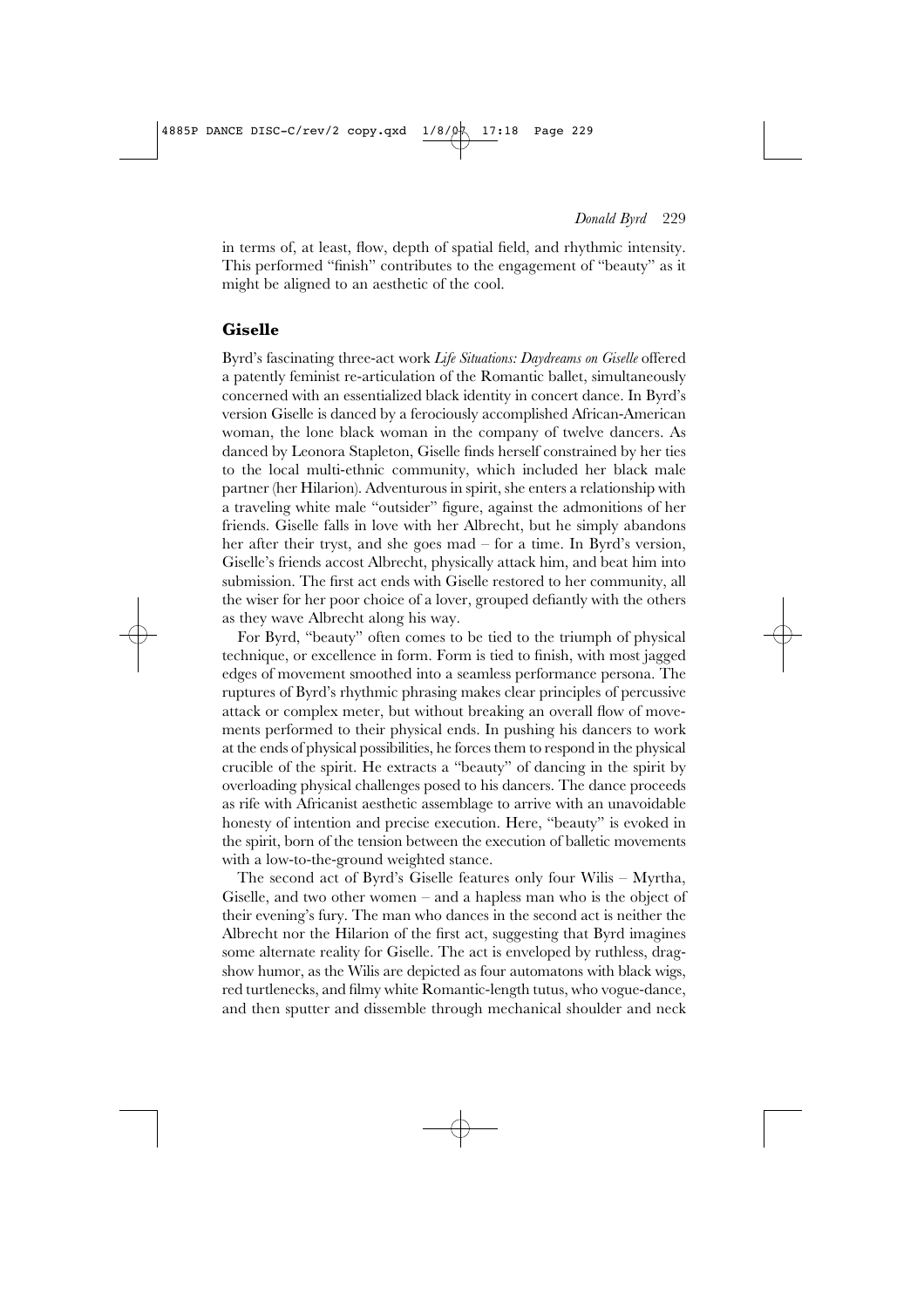isolations, then freeze as Myrtha repeatedly struts around the perimeter of stage in a quintessential diva promenade. The other Wilis answer with a volley of furious full-bodied gesticulations. The effect is hysterical, like classical ballet on speed. Again, Byrd flips the narrative script in this act, as he has Giselle plead passionately for the man's life, but when outranked by Myrtha and her minions, she ultimately joins into the rapacious plunder. As in the first act, the community proves to be more powerful than the individual's desire. The man dies, and the Wilis leave the stage together, triumphant in their completed task.

The third act of Byrd's work may be the "Daydream" of the entire evening's title. Four additional guest artist ballet dancers appear in this act, two men and two women who dance *en pointe*. They perform Byrd's postmodernist extensions of movement phrases derived from the original nineteenth-century choreography for Giselle. The opening gesture of Byrd's revision featured a solo man, clad simply in black, who paraphrases Giselle's introductory solo variation – augmented by Byrd's distinctive rhythmic and percussive emphases. As the guest artists work through extensions of balletic vocabulary, the modern-dance cast of the previous acts witnesses from the corners of the stage space, on rare occasion jumping into weighted unison passages with each other and the other dancers. Throughout this section, the ballet dancers suggest Balanchine's suture of classical technique and Africanist aesthetic devices of downward-directed weight, percussive attack, and flexible, rolling articulations of torso, necks, and hips uncommon in ballet.20 The work ends as the ballet artists dance offstage, again shadowed by the modern dancers, leaving Stapleton – the sole black woman, who had danced the first two revised acts of the work as Giselle – standing center stage, trapped in a pool of light, somehow unable to dance, seeming to ruminate on her palpable absence from the classicism of the third act's abstraction.

This final image resounded with a poignancy born of asymmetrical race relations in American dance, which have never produced an African-American prima ballerina in a majority-white company. For many audience members, Stapleton seemed to be barred, by virtue of her visible racial identity, from participating in the third act's choreographic innovations. As a black woman with obvious facility in ballet, she would seem to be an inevitable presence in the "jazzy" pointe-shoe variations. But, as though dancing Giselle at all had depleted her usefulness to the evening as a whole, Stapleton was forced to the sidelines, a hungry witness to her own displacement in a post-colonial ballet built, ironically, around her presence on stage. As the final curtain falls on Byrd's Giselle, "beauty" cannot be accessed by its principal dancer because she is not allowed to dance (Figure 17).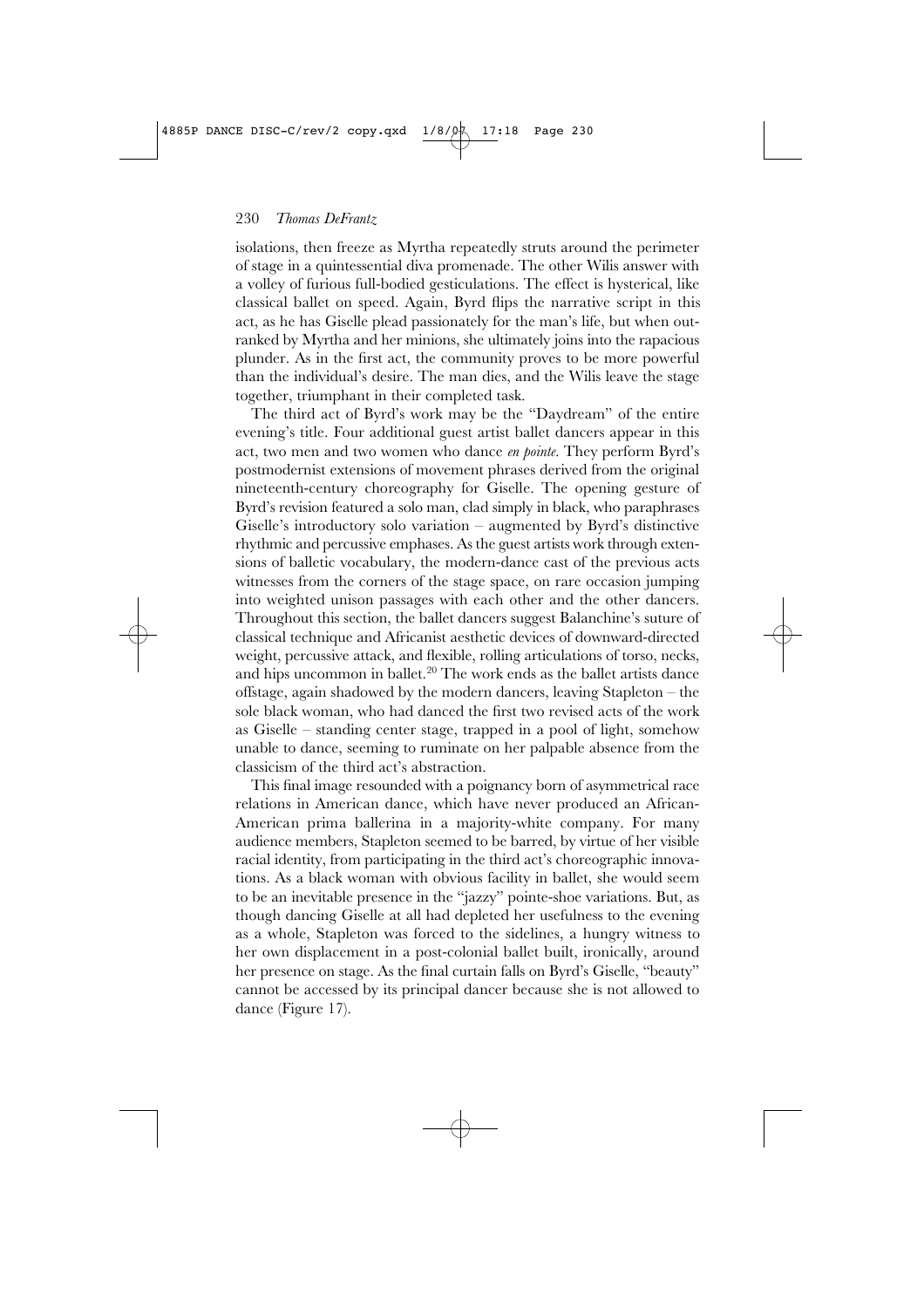

*Figure 17 Life Situations: Daydreams on Giselle* by Donald Byrd (1995), dancers: Elizabeth Parkinson and Fabrice Lemire. © Photo by Julie Lemberger. Permission kindly granted by Julie Lemberger.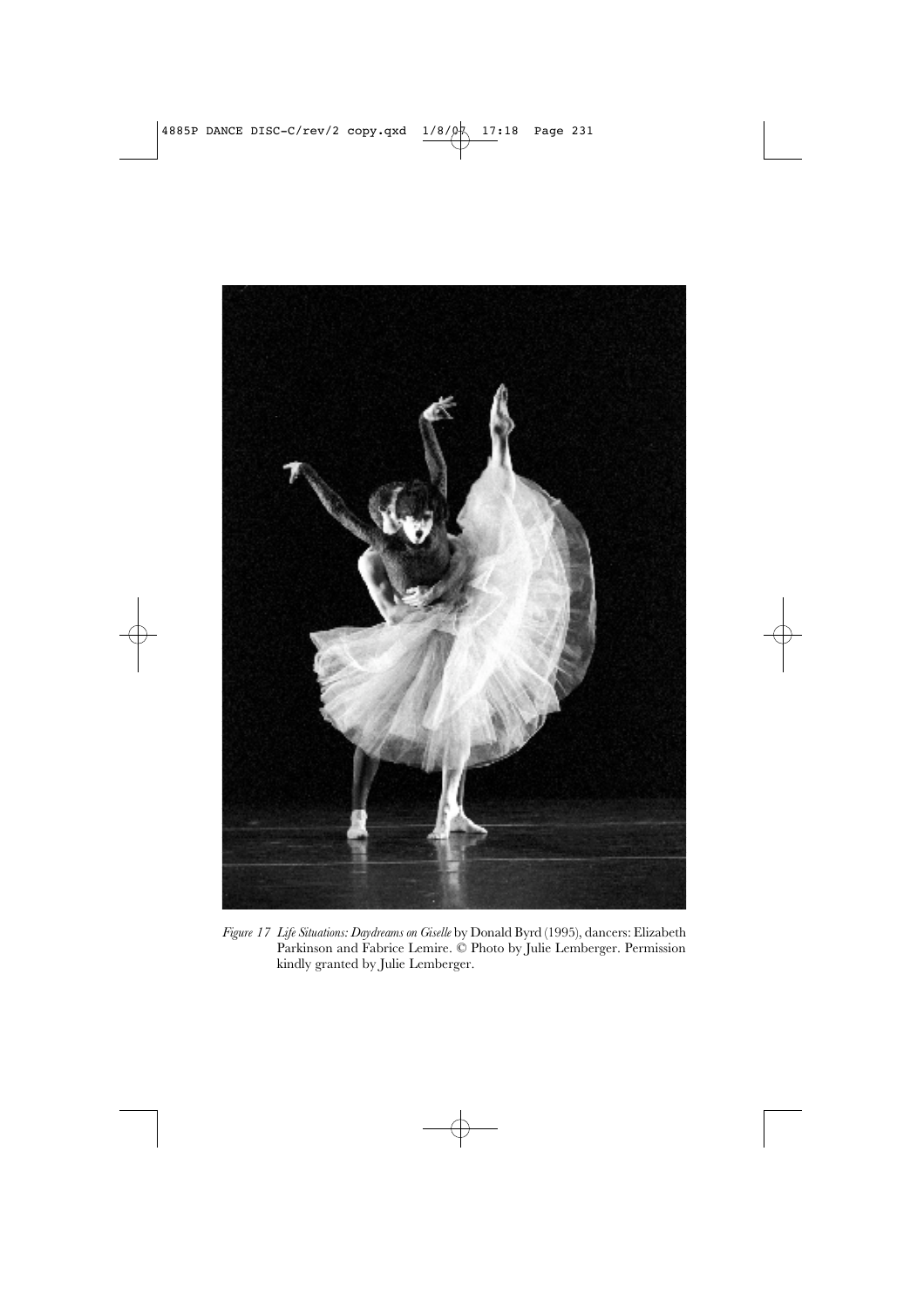## **Harlem Nutcracker**

Byrd's revisioning of *The Nutcracker* begins from a startling narrative inversion: on Christmas Eve in a mythic Harlem brownstone, Clara, a recently widowed grandmother, waits alone for her family and friends to arrive. She remembers her husband, who appears as a ghost, and the large nutcracker that he had given her before he died. As in the many earlier versions of the story, Clara's family arrives for a long sequence of pantomime and social dancing. In a second scene, as everyone else sleeps, Clara has a mild stroke, and faces Death, who appears with his army of rat minions. The Nutcracker comes to life to defend her. But when he begins to lose the battle with death, Clara rallies herself and beats death away. She uncovers the Nutcracker, who is, of course, the ghost of her husband, and together they are transported to a magical Nightclub for Act II (Figure 18). After enjoying a long series of divertissements, Death reappears to show Clara vignettes from her life. She weakens, and the scene returns to her home on Christmas morning. Clara's daughter finds her lying on the living room floor, and family members rush to help make her comfortable. As the children begin opening Christmas presents, Death returns, unnoticed by all but Clara. This time he reveals himself to be Clara's husband, and she takes his arm to leave with him. As the curtain falls, Clara and her husband are joined together in death, seemingly happy among the unaware Christmas celebrants.

Here, Byrd's feminist project enlivens Clara's centrality, allowing her a physical resilience, in her fight with death, as well as an age-based authority in the scenario, as the family matriarch. Byrd's generational adjustment re/makes Clara from an ostensible subject of the ballet as a dreamy-eyed young girl, to an undisguised initiator of the work's actions. Byrd reconciles Clara's seemingly divergent desires suggested by her roles as mother and woman, allowing her to both celebrate with her family as its matriarch, and then party with her husband in a nightclub. In all, Clara's journey is configured as personal, and cultural, as well as allegorical.

Choreographically, Byrd employs his signature kinetic attack and slyly ironic movement juxtapositions to engage the story. The second act divertissements feature humorous African-American versions of various "national" dances set to the Duke Ellington–Billy Strayhorn arrangement of the Tchaikovsky score. For example, Byrd recasts the "Dance of the Sugar Plum Fairy" as an Orientalist dragon-lady attended by two cavorting, minstrel-era clowns in a scene of patently stereotyped gendered stage identities. In this acidly humorous section we notice both a capitulation to gendered and raced identities on the theatrical stage, as well as a teasing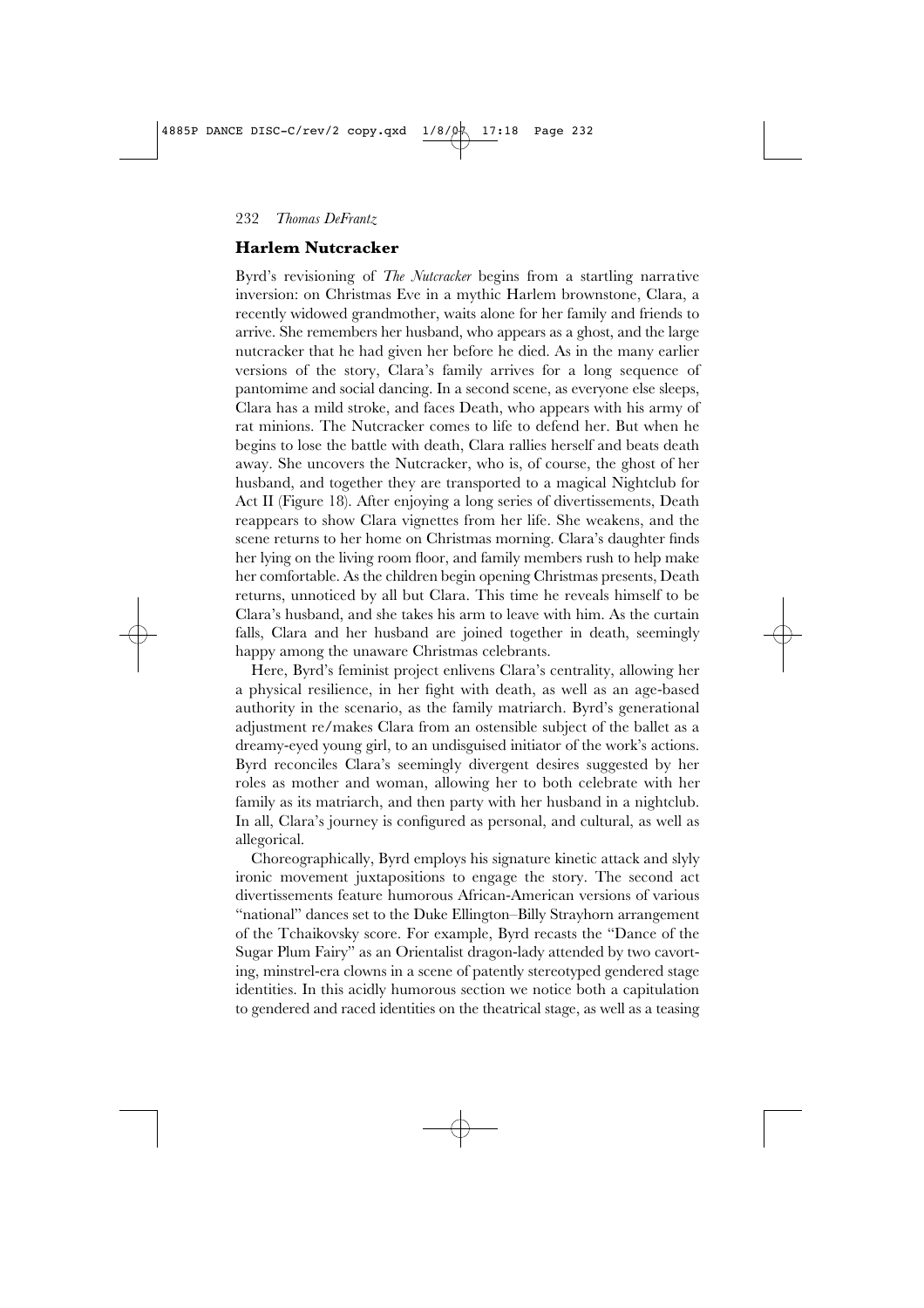



*Figure 18 The Harlem Nutcracker* by Donald Byrd (1996), dancers: Eleanor McCoy and Gus Solomon jr. © Photo by Susan Kuklin. Permission kindly granted by Susan Kuklin.

of the divertissement format, the whole framed by an undercurrent of kinetic danger. The fairy's brash ferocity pushes against the sinuous undulations of the musical score, even as her precision is at odds with the slaphappy trembling of her two male attendants. The overall effect is both provocative and derisive, engaged with Africanist and feminist aesthetics on the levels of choreography and narrative impact.

# **Socially progressive possibilities of "black beauty" in concert dance**

Byrd's project to re/make classical ballets proposes an obviously politicized gesture to align Euro-Western dance classicism, and its unavoidable connotations of proportion, formalism, and "beauty," with Africanist aesthetics. Among other works, he created versions of Balanchine's *Prodigal Son* and *La Valse*; before he disbanded his company due to economic crises in 2002,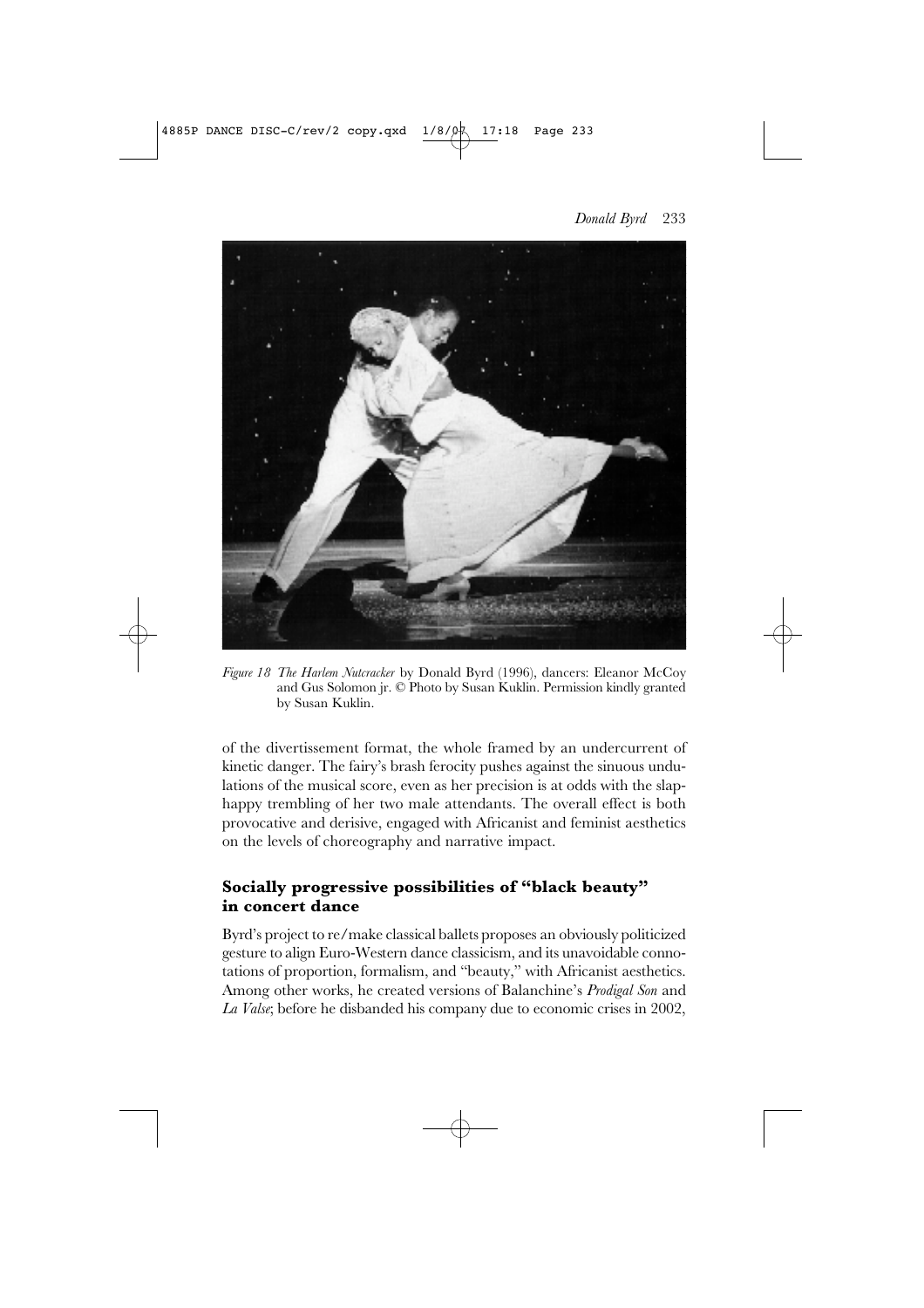he had begun work on an Africanist *Sleeping Beauty.* His project to rethink these classical works troubled longstanding assumptions separating dance traditions, with a hybridity that marked his work as Africanist, and within that paradigm, often "beautiful." These works present vistas of movement that enable a-temporal flashes of the spirit in their very structure. In this, I find Byrd's vision of "beauty" to be unique and engaged in a progressive aesthetic politics, one that retrieves "black beauty" from the realm of racial dispossession. I can say this only because I believe in the possibility of an aesthetic politics that might construct "black beauty" as a process to be fulfilled by dance performance on the concert stage. Here, "beauty" is not an idea contained by the metaphor of classical allusion, rather it is an action, addressed in concert with others, capable of charging the air with spirit in the moment of its emergence.

## **Notes**

- 1 P. Gilroy, *Black Atlantic: Modernity and Double Consciousness*, Cambridge, MA: Harvard University Press, 1993.
- 2 See S. Stuckey, 'Christian Conversion and the Challenge of Dance', in T. DeFrantz (ed.), *Dancing Many Drums: Excavations in African American Dance*, Madison, WI: Wisconsin University Press, 2004.
- 3 See S. Manning, *Modern Dance, Negro Dance: Race in Motion*, Minneapolis, MN: University of Minnesota Press, 2004 and J. Perpener, *African-American Concert Dance: The Harlem Renaissance and Beyond*, Springfield, IL: University of Illinois Press, 2001.
- 4 Ibid. See also B. Dixon Gottschild, *Digging the Africanist Presence in American Performance: Dance and Other Contexts*, Westport, CT: Greenwood Press, 1996 and J. Perpener, *Waltzing in the Dark: African American Vaudeville and Race Politics in the Swing Era*, New York: Macmillan, 2000.
- 5 Prominent among these cultural theorists are Paul Gilroy, Stuart Hall, and Kobena Mercer. See P. Gilroy, *Small Acts: Thoughts on the Politics of Black Cultures*, London: Serpent's Tail, 1993; Gilroy, *Black Atlantic*; S. Hall, 'New Ethnicities', in K.H. Chen*,* D. Morley (eds), *Stuart Hall: Critical Dialogues in Cultural Studies*, London: Routledge, 1996, pp. 441–9; and K. Mercer, *Welcome to the Jungle: New Positions in Black Cultural Studies,* New York and London: Routledge, 1994.
- 6 Gilroy, *Small Acts*, p. 155.
- 7 Ibid., p. 157.
- 8 R. Powell, *Black Art and Culture in the Twentieth Century*, London: Thames and Hudson Ltd., 1997, p. 10.
- 9 Gilroy, *Black Atlantic*, p. 102.
- 10 Ibid., p. 198.
- 11 H. Bhabha, 'The Other Question', in P. Mongia (ed.), *Contemporary Postcolonial Theory*, London: Arnold, 1997, p. 38.
- 12 R.F. Thompson, *Flash of the Spirit: African and Afro-American Art and Philosophy*, New York: First Vintage Book, 1983. Thompson's inventory of "guiding principles" of Africanist performance have been frequently recounted, but bear repeating here. They include dominance of a percussive performance style; multiple and